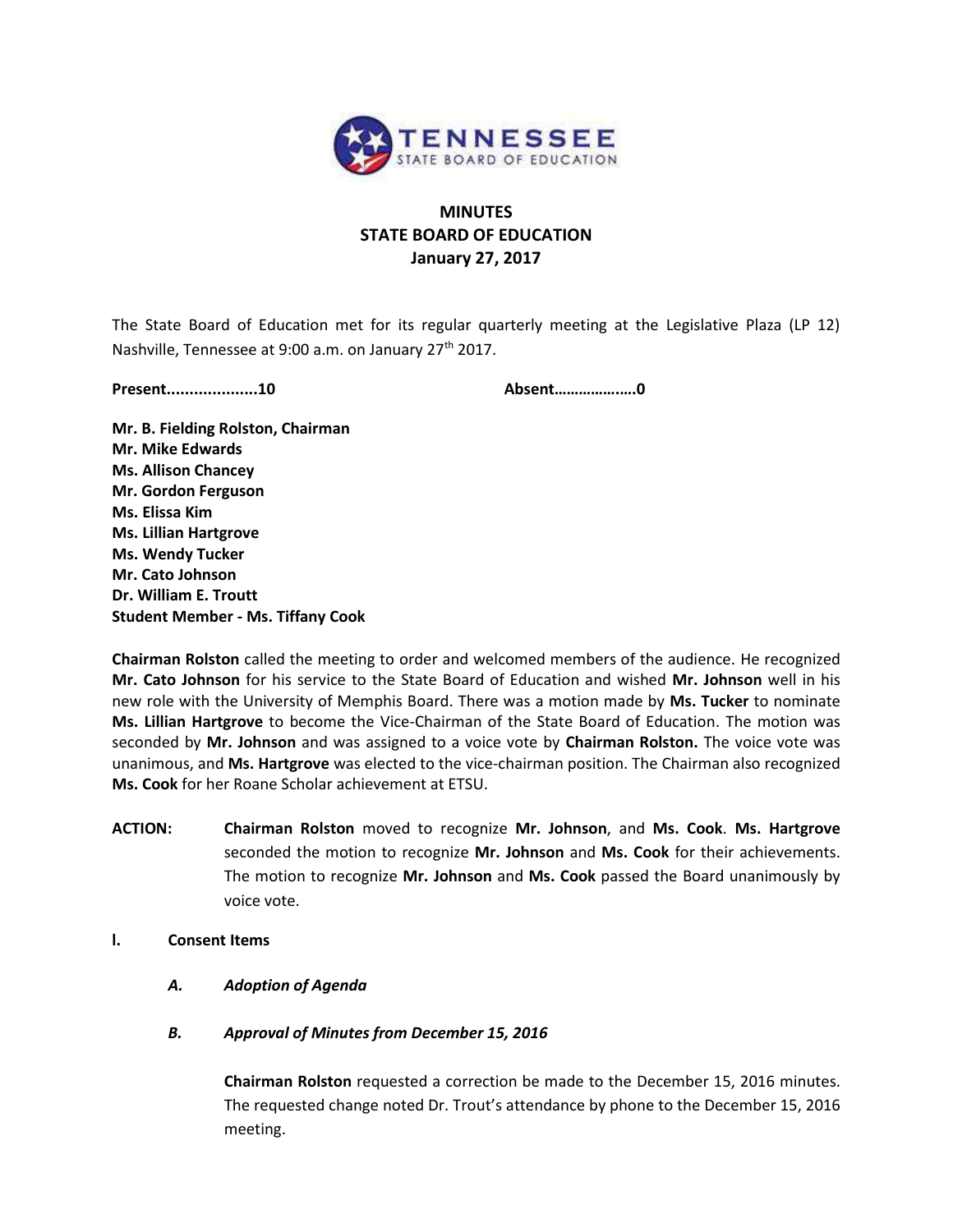**ACTION: Mr. Johnson** moved that the change to the minutes be approved, and the agenda be adopted. **Ms. Tucker** seconded the. The change to the minutes and the adoption of the agenda passed unanimously by a voice vote.

# **II. Action Items (First Reading)**

### *A. [Uniform Grading Policy 3.301](http://tn.gov/assets/entities/sbe/attachments/1-27-17_II_A_Uniform_Grading_Policy_3_301_Cover_Sheet.pdf)*

**Dr. Danielle Mezera**, Department of Education, presented this item. T.C.A. § 49-6-407 changed some of the language in the item. **Dr. Sara Morrison** addressed the need to be explicit in the timeline and to note who it covers as it relates to the intent of the item.

**Chairman Rolston** asked what the purpose of the CLEP program was. **Dr. Danielle Mezera** explained the CLEP program. The CLEP program allows those who take an exam and pass that exam to keep from having to take that specific subject. The process is similar to the AP exams.

**Mr. Edwards** asked if CLEP is similar to the old proficiency tests. **Dr. Mezera** explained the programs are from the same vein. CLEP is a rigorous system that is meant to show mastery at a collegiate level.

**Mr. Edwards** questioned the acceptance of CLEP by all institutions' "colleges". **Dr. Mezera** explained CLEP as universally accepted by all institutions of higher learning; depending on the subject matter being taught.

**ACTION: Mr. Johnson** moved approval of this item on first reading. **Ms. Chancey** seconded the motion. The motion passed unanimously by voice vote.

#### *B. [English as a Second Language \(ESL\) Program Policy 3.207](http://tn.gov/assets/entities/sbe/attachments/1-27-17_II_B_ESL_Program_Policy_3_207_Cover_Sheet.pdf)*

**Ms. Jan Lanier**, Department of Education, presented this Item. Revisions were made to this item by the State Department of Education to refine the language contained therein. The date pertaining to a civil rights act law was also corrected. There has been confusion in some of the districts about response to intervention (RTI); some districts believe that RTI can replace ESL function. **Ms. Lanier** noted that was incorrect and a violation of policy. The Department of Education lowered the staffing ratio to 1 teacher for every 40 students. Most districts cannot meet the staffing requirements at a 1 teacher to 35 student ratio. Many districts like the 1 teacher to 40 student ratio. Funding is set at 1 teacher for every 25 students. The State Department of Education proposed staffing ratio of 1 teacher to 35 students, about half the districts will be able to go below the 1 teacher to 35 student ratio. The State Department of Education is changing screeners, and plans to meet the 1 teacher to 35 student ratio.

**Ms. Tucker** asked the question about the long term ESL six year limit and when or if that limit would be reduced. **Ms. Lanier** stated that the time frame question would be part of the ESSA policy guidelines not the ESL guidelines. **Ms. Lanier** stated that Tennessee is well ahead of the national curve in reference to EL's (English Learners). California is at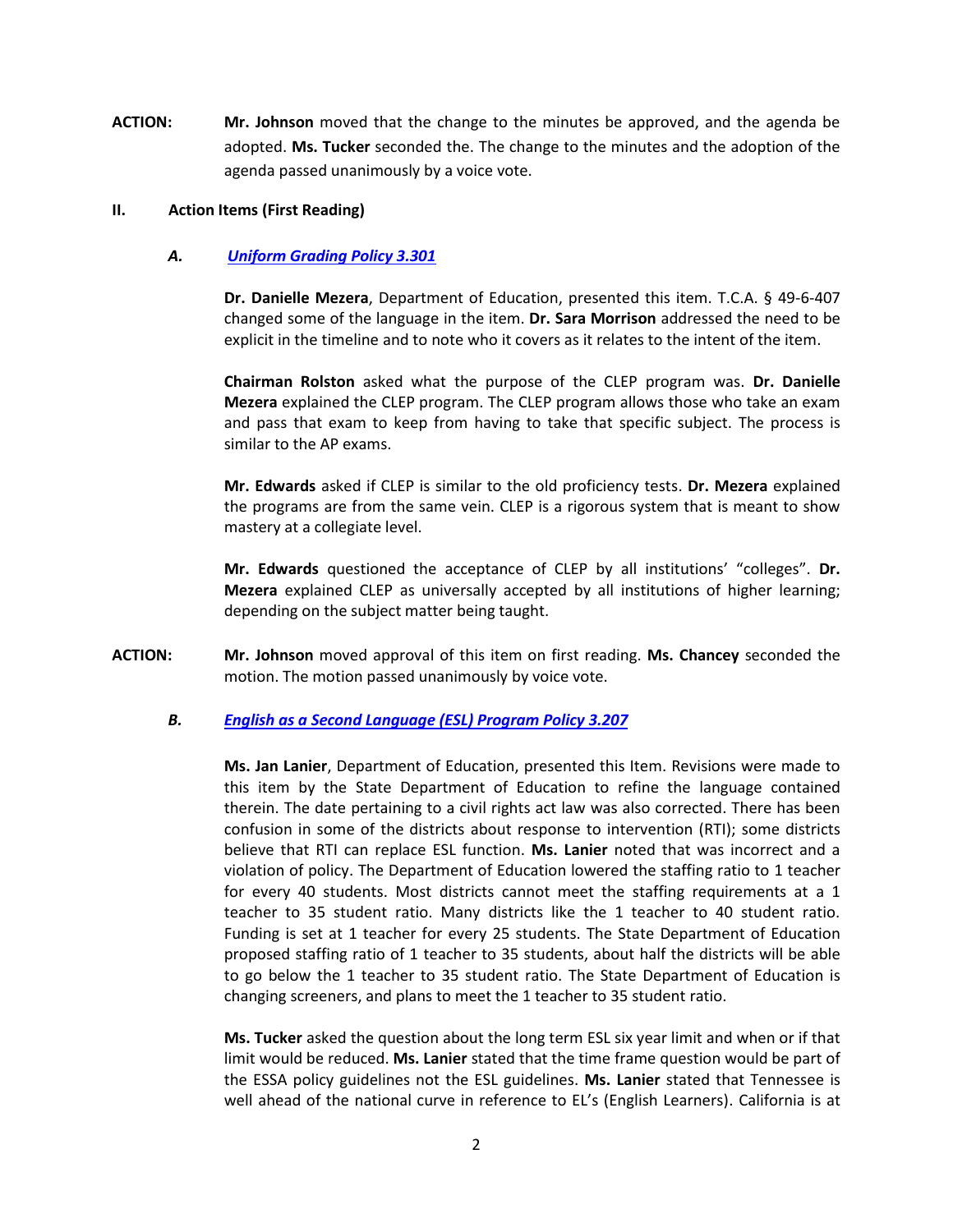25% of its students being EL's as opposed to Tennessee, at 6% or less. **Ms. Tucker** encouraged a shorter waiting period for services for EL students.

**ACTION: Mr. Ferguson** moved that the item be approved on first reading. **Ms. Tucker** seconded the motion. The motion passed unanimously by voice vote.

# *C.**[Migrant Education Student Records Policies and Procedures 4.210](http://tn.gov/assets/entities/sbe/attachments/1-27-17_II_C_Migrant_Education_Student_Records_Policy_4_210_Cover_Sheet.pdf)*

**Ms. Jan Lanier**, Department of Education, presented this item. The State Department of Education recommends the removal of this item that was listed as policy. However, it was not in fact policy but a manual on how to use the system effectively. Much of the policy had been lifted from the federal training manual by the State Department of Education. The State Department of Education is asking to remove the current policy and provide a booklet of guidance when it becomes available.

**Chairman Rolston** stated he was pleased to see the policies changed, amended or done away with by the State Department of Education, as well as commended the board staff on their hard work reviewing policies.

**ACTION: Ms. Hartgrove** moved that this item be approved on first reading. **Mr. Ferguson** seconded the motion. The motion passed unanimously by voice vote.

### *D.**[School Counseling Model and Standards Policy 5.103](http://www.tn.gov/assets/entities/sbe/attachments/1-27-17_II_D_School_Counseling_Policy_5_103_Cover_Sheet.pdf)*

**Dr. Danielle Mezera**, Department of Education, presented this item. The decision had been made to insert a phase-in period for this new policy model. The phase-in would occur during school year 2018-2019. The State Department of Education proposes to look for early adopters or pilot sites.

**Mr. Edwards** questioned the use of counselors as both counselors and as administrative fill-ins. **Mr. Edwards** asked how a counselor can go above 20%+ administrative function for counselors and still be within the law. **Dr. Mezera** responded that the State Department of Education tries to be cognizant of the realities of school needs and responsibilities and what the ideal conditions could be and should be. This could be a movement in the right direction. The phase-in will allow the State Department of Education to work with the districts. The State Department of Education is willing to make adjustments as needed.

**Mr. Edwards** asked whether there is a statute that restricts counselors to performing counseling duties only or if they can perform other duties as needed. **Dr. Mezera** responded by bringing up another staff member **Ms. Haugner Wrenn** who stated that school counselors are mentioned two different places in the current statutes. One statute contains a bulleted list of appropriate counselor activities. Language in the presented item was reconciled with the statutes discussed. According to the State Department of Education, the 20% administrative time would include planning, goal setting, and evaluations. The State Department of Education is hoping that counselors are reviewing programs, looking at data from their students, and are setting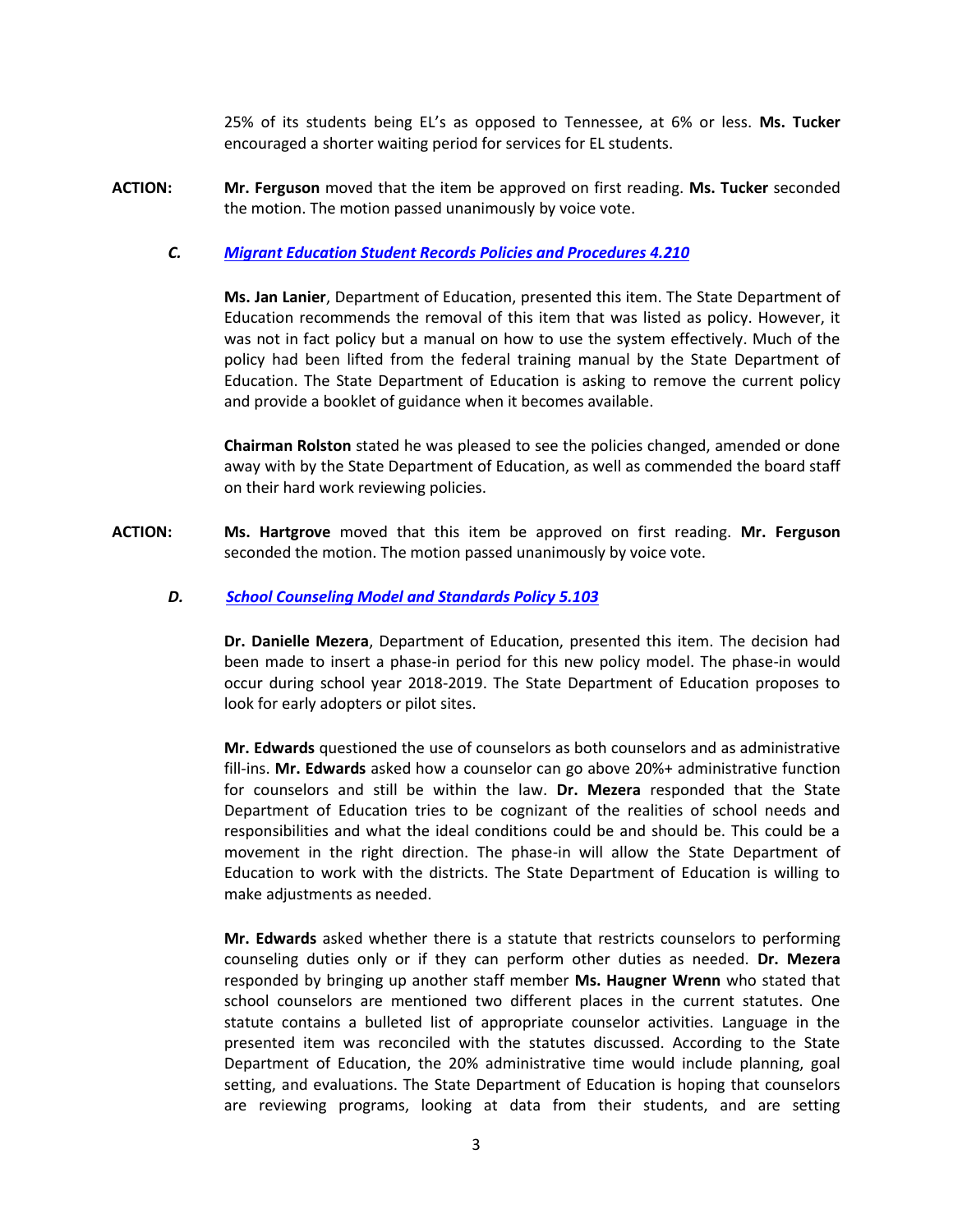expectations for their students. All adults in the building need to be doing their fair share of the responsibility.

**Mr. Edwards** asked what the district's fair share of responsibility towards the counselors and the district is. **Ms. Haugner Wrenn** responded that every school will look slightly different; it may be bus duty or cafeteria duty. The types of activities that adults in a school must do would be fair share responsibilities. **Dr. Mezera** added the corresponding statute to the record. T.C.A. § 49-6-303 is the statute that governs counselor functions. The fair share responsibilities are specific to the district.

**Mr. Edwards** asked why we would want to forbid a counselor from teaching a content course. **Dr. Mezera** responded with the question of why we would want someone who does not have the necessary endorsement to teach a class for which they are not qualified. **Mr. Edwards** stated that choices made in the schools clearly at times are not in the best interests of the pupil. Test coordinators, for instance, can be from any discipline except guidance counselors. **Dr. Mezera** responded by saying that the board should take up the language affecting the way schools utilize counselors, but the language preferred leads to a movement towards counselors taking on a more traditional counseling role.

**Mr. Edwards** stated that counseling is very important. 400 hundred students to 1 counselor is the average ratio and asked how we get the capacity necessary. **Dr. Mezera** responded that the removal of all adults aside from counselors from the advising process would be short sighted. If all we did was to aim for the BEP guidelines we would be doing ourselves and our students a disservice. We see this as a community response. **Mr. Edwards** stated the standards seem subjective. Counselors should keep track of their counseling activities in a compulsory manner. Counselors should be certified in Tennessee.

**Dr. Troutt** made a statement about the ratio of counselors to students, claiming a twenty fold increase in counselors would be necessary to come in line with a high performing private school. The numbers are difficult. Dr. Troutt asked if there are some ways to bring assets to bear for counselors and students in a non-traditional way. **Dr. Mezera** commented that the State Department of Education went after and received a federal grant to look at student pathways and community involvement.

**Dr. Candice McQueen**, Department of Education, added that costs can be prohibitive, and the results may not meet expectations. The theme of collaborative responsibility was explained along with Advise Tennessee schooling information. The information was provided by **Mr. Mike Krause THEC Executive Director**.

**Ms. Hartgrove** asked about level setting and what type of support does the State Department of Education expect to receive. **Dr. Mezera** responded by saying they are finishing up and finalizing a phase-in plan consisting of traditional access points and nontraditional resources. The plan of action can be provided to the State Board of Education through the administrative team. The State Department of Education would provide updates to the State Board of Education members in reference to progress being made being reported before the next State Board of Education meeting. **Ms. Haugner Wrenn**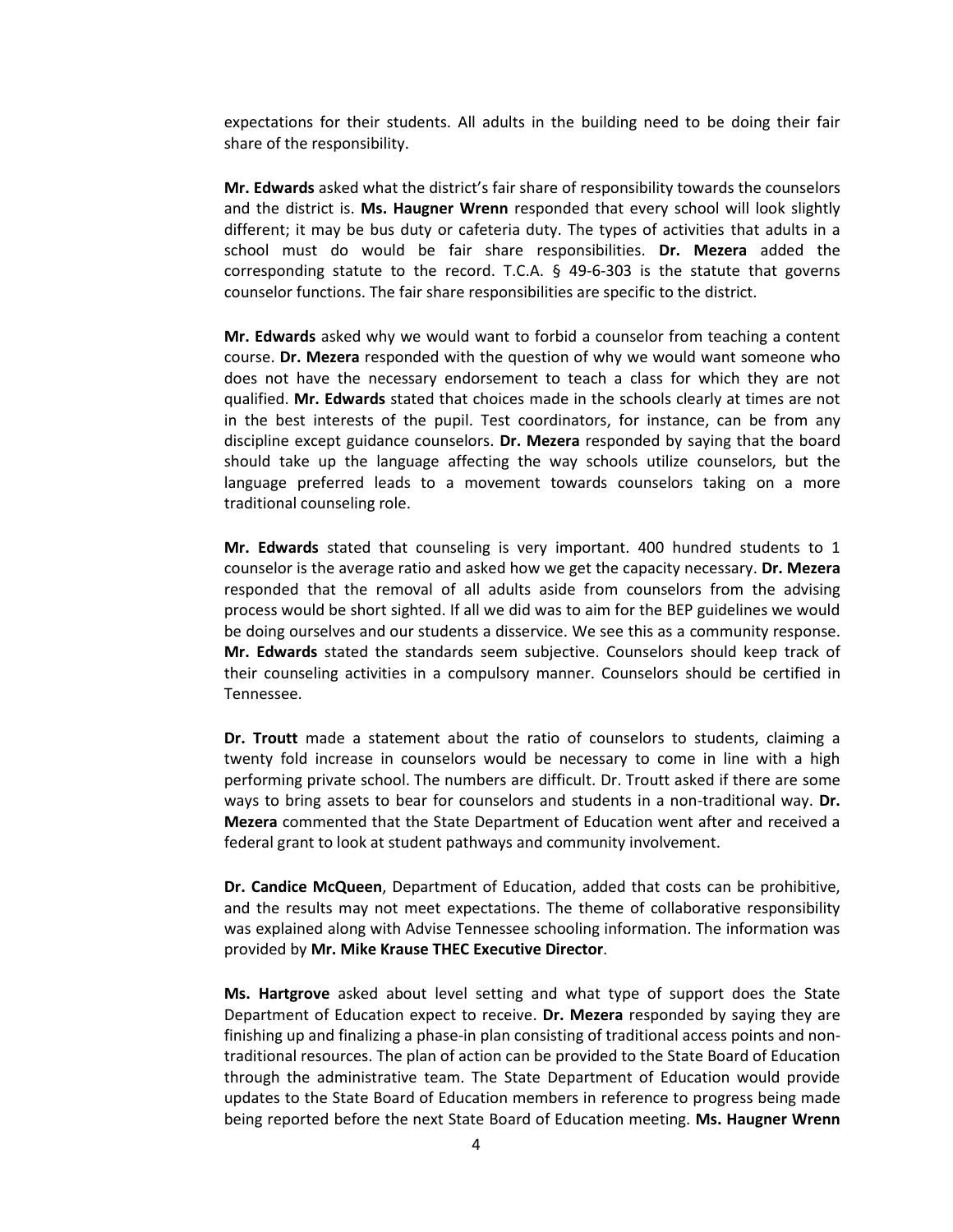mentioned the Counselor Collaborative as w resource guide will hopefully be published before summer.

**Chairman Rolston** expressed the importance of this issue as well as its continued importance to the State Board of Education. **Ms. Tucker** suggested this issue be placed on the April workshop calendar. **Dr. Morrison** commended the State Board of Education members for being thorough in their deliberations on this issue.

**ACTION: Dr. Troutt** moved that this item be approved on first reading. **Mr. Ferguson** seconded the motion that the item be approved on first reading. The motion passed unanimously by voice vote.

# *E. [Approved High School Courses Policy 3.205](http://tn.gov/assets/entities/sbe/attachments/1-27-17_II_E_Approved_High_School_Courses_Policy_3_205_Cover_Sheet.pdf)*

**Dr. Danielle Mezera**, Department of Education, presented this item which provides a dual credit course in sociology. **Ms. Hartgrove** asked about section 17.10 and 17.11 pertaining to course classifications noting that course classifications as presented may be better served reclassify. **Dr. Mezera** responded that it is a housekeeping issue, and that is no problem to fix.

**ACTION: Mr. Johnson** moved that this item be approved on first reading. **Ms. Chancey** seconded the motion that the item be approved on first reading. The motion passed unanimously by voice vote.

#### *F.**[Strategic Compensation Policy 5.600](http://tn.gov/assets/entities/sbe/attachments/1-27-17_II_F_Strategic_Compensation_Policy_5_600_Cover_Sheet.pdf)*

**Dr. Paul Fleming**, Department of Education, presented this item which concerns strategic compensation. **Mr. Edwards** asked whether the required skill sets can be advertised for at a market rate. **Dr. Fleming** responded by saying that would be part of the intent of the plan.

**Mr. Edwards** then asked about the willingness to pay a competitive rate for a teaching position. **Ms. Sylvia Flowers**, Department of Education, approached and gave the response that the districts are being given the human capital reports that will allow the districts to make the best decision based on the data provided.

**Mr. Edwards** replied it is a matter of how badly the districts want to fill those positions or get a waiver or how easy it is to get a waiver. **Chairman Rolston** stated that the districts should be encouraged to utilize the data available to them. **Chairman Rolston** asked if alternative pay schedules are set every 3 years and if differentiated pay is annually submitted. **Dr. Candice McQueen** stated the process is based on what the district did during the previous school year.

**ACTION: Mr. Johnson** moved that this item be approved on first reading. **Mr. Edwards** seconded the motion that the item be approved on first reading. The motion passed unanimously by voice vote.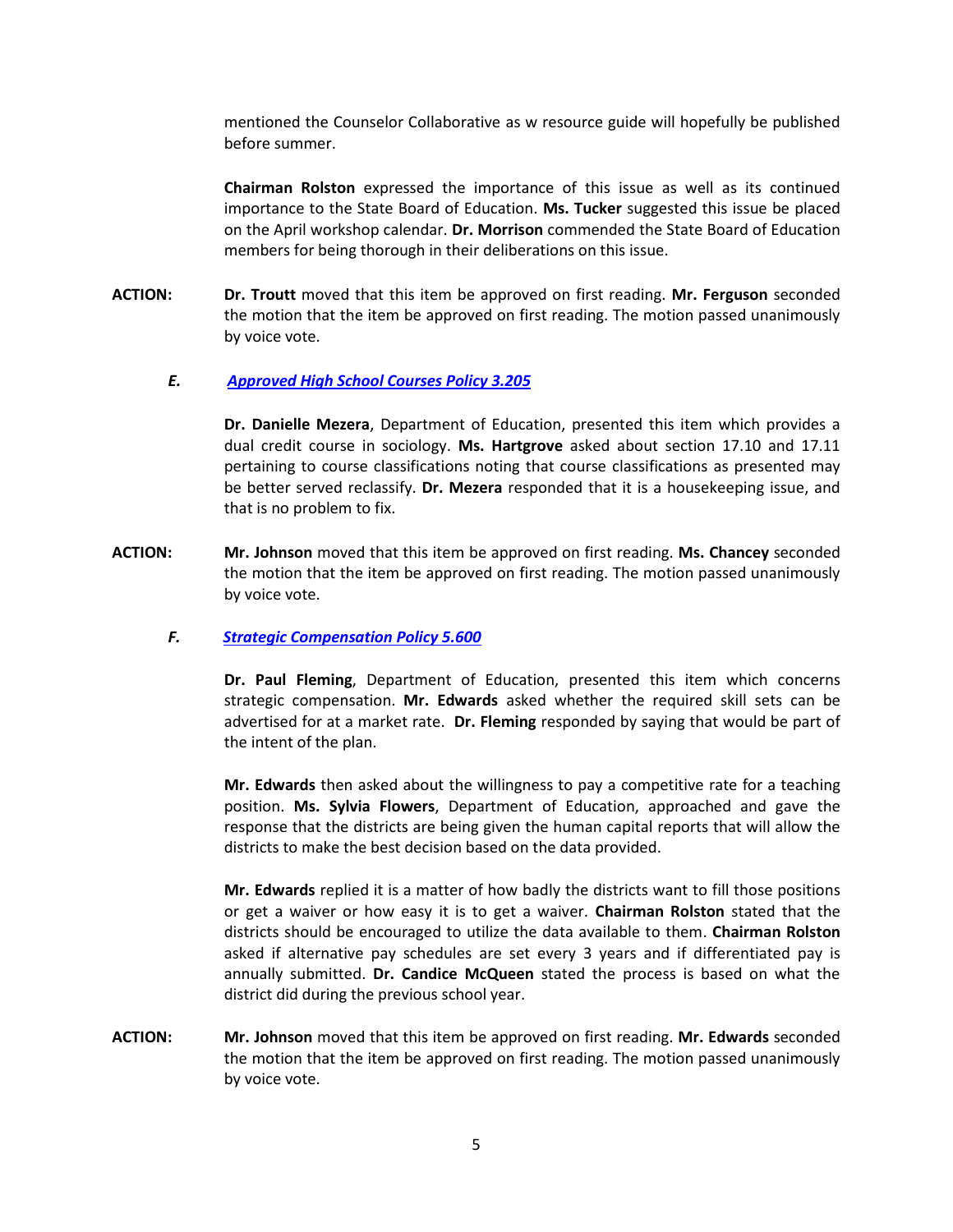# *G. [Public Records Policy 1.500](http://tn.gov/assets/entities/sbe/attachments/1-27-17_II_G_Public_Records_Policy_1_500_Cover_Sheet.pdf)*

**Ms. Elizabeth Taylor**, State Board of Education, presented this item. In March 2016, the General Assembly passed Public Chapter 722. The Open Records Act requires all state agencies, including the State Board of Education, to adopt a policy regarding requesting and responding to open records requests. There were no questions asked before action by the board.

**ACTION: Mr. Edwards** moved that this item be approved on first reading. **Ms. Hartgrove** seconded the motion. The motion passed unanimously by voice vote.

# *H.**[State Board of Education Local Education Agency \(LEA\) Policies](http://tn.gov/assets/entities/sbe/attachments/1-27-17_II_H_State_Board_LEA_Policies_Cover_Sheet.pdf)*

**Ms. Tess Stovall**, State Board of Education, presented this item along with **Mr. Jay Whalen**, State Board of Education. These include requirements of the State Board of Education's function as a local education agency and outlines policies for the schools it manages.

**Mr. Johnson** asked if best practices are being followed in the new school system. **Mr. Whalen** spoke to this, and offered an affirmative answer. **Ms. Tucker** gave praise to such a small group.

**Ms. Hartgrove** questioned the approval of the school budget and the timeline. **Ms. Stovall** responded the budget is approved by the school's governing body or in other words the school operators. The State Board of Education has the role of fund distribution.

**ACTION: Ms. Tucker** moved that this item be approved on first reading. **Mr. Johnson** seconded the motion. The motion passed unanimously by voice vote.

# **III. Action Items (Final Reading)**

*A. [Approved High School Courses Policy 3.205](http://tn.gov/assets/entities/sbe/attachments/1-27-17_III_A_Approved_High_School_Courses_Policy_3_205_Cover_Sheet.pdf)*

**Dr. Danielle Mezera** presented this item on second reading to which there were no questions or discussion.

- **ACTION: Mr. Ferguson** moved that this item be approved on final reading. **Ms. Chancey** seconded the motion. The motion passed unanimously by voice vote.
	- *B. [Non-Public School Approval Process Rule 0520-07-02](http://tn.gov/assets/entities/sbe/attachments/1-27-17_III_B_Non-Public_School_Approval_Process_Rule_0520_07_02_Cover_Sheet.pdf)*

**Ms. Tidwell** presented this item on second reading to which there were no questions or discussion.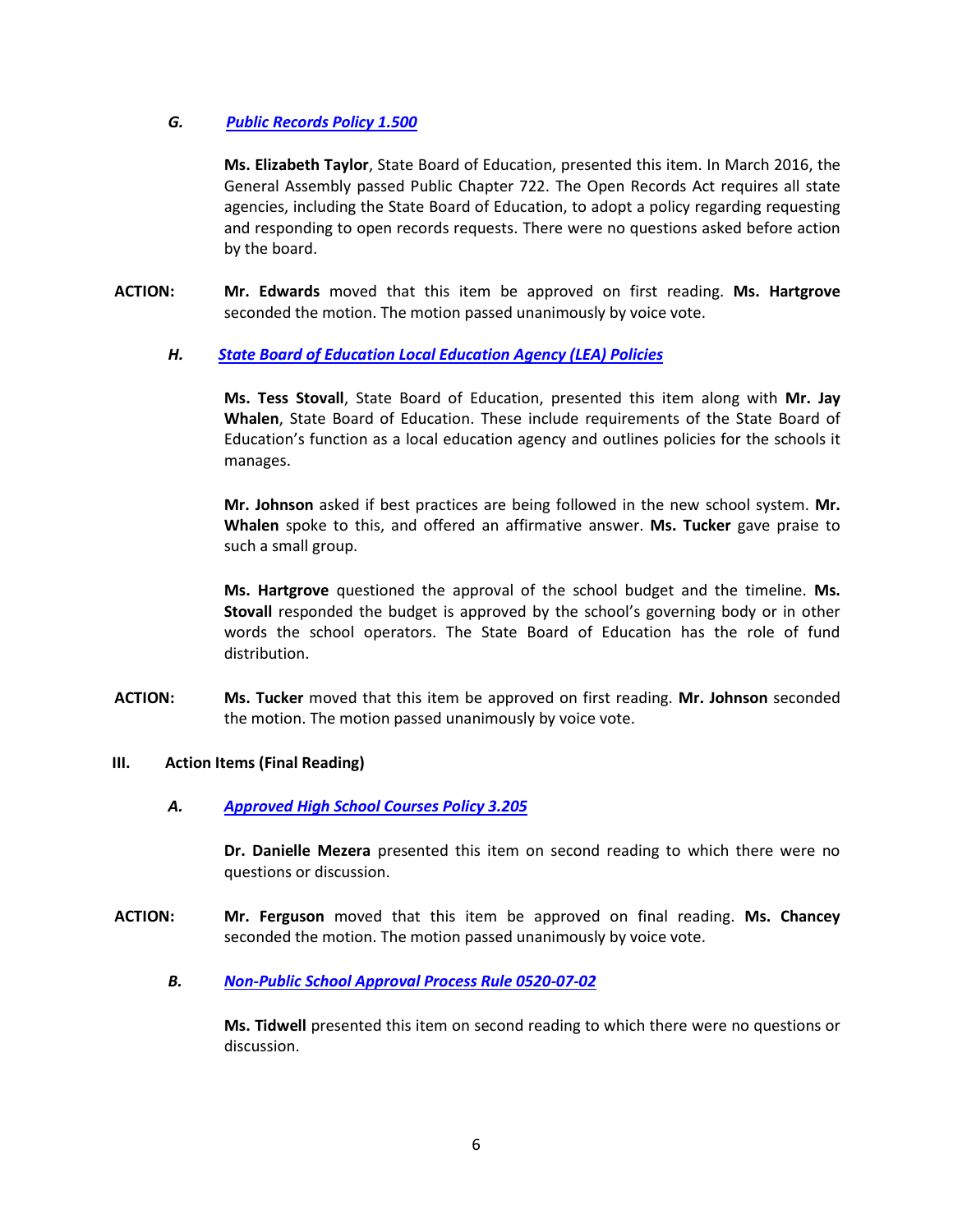**ACTION: Ms. Hartgrove** moved that this item be approved on final reading. **Ms. Tucker** seconded the motion that the item be approved on final reading. The motion passed unanimously by roll call vote.

**Chairman Rolston** moved **Item III.C.** Pupil Transportation Rule 0520-01-05 to the end of the final reading items to accommodate the schedule of the presenter.

**Chairman Rolston** stated that with no objection, he would like to consider the following items together:

- *D***.** *[Tennessee Learning Centered Leadership Policy 5.101](http://tn.gov/assets/entities/sbe/attachments/1-27-17_III_D_Tennessee_Learning_Centered_Leadership_Policy_5_101_Cover_Sheet.pdf)*
- *E. [Educator Licensure Rule 0520-02-03](http://tn.gov/assets/entities/sbe/attachments/1-27-17_III_E_Educator_Licensure_Rule_0520_02_03_Cover_Sheet.pdf)*
- *F. [Educator Licensure Policy 5.502](http://tn.gov/assets/entities/sbe/attachments/1-27-17_III_F_Educator_Licensure_Policy_5_502_Cover_Sheet.pdf)*

**Dr. Amy Wooten**, Department of Education, presented the items regarding instructional leader licensing policy language changes**. Mr. Edwards** asked if the Praxis delay was 3 years in length or longer. **Dr. Wooten** explained the up to a 3 year delay in the Praxis is currently acceptable, but those teachers must have a major in their content area**. Mr. Edwards** stated that he was concerned with differences in college teacher preparedness among the graduates of various institutions.

**ACTION: Dr. Troutt** made the motion that this item be approved on final reading. **Mr. Johnson** seconded the motion. This item was approved on final reading unanimously by roll call vote.

|                                                | Yea | Nay | <b>Absent</b> |
|------------------------------------------------|-----|-----|---------------|
|                                                | 10  | 0   | 0             |
| Mr. B. Fielding Rolston, Chairman              | x   |     |               |
| <b>Ms. Allison Chancey</b>                     | x   |     |               |
| <b>Mr. Mike Edwards</b>                        | x   |     |               |
| Mr. Gordon Ferguson                            | x   |     |               |
| Ms. Elissa Kim                                 | x   |     |               |
| <b>Ms. Lillian Hartgrove</b>                   | x   |     |               |
| <b>Ms. Wendy Tucker</b>                        | x   |     |               |
| Mr. Cato Johnson                               | X   |     |               |
| Dr. William E. Troutt                          | X   |     |               |
| Student Member - Ms.<br><b>Tiffany</b><br>Cook | x   |     |               |

# *G. [Educator Preparation Policy 5.504](http://tn.gov/assets/entities/sbe/attachments/1-27-17_III_G_Educator_Preparation_Policy_5_504_Cover_Sheet.pdf)*

This item was presented by **Dr. Amy Wooten** presented this item on second reading to which there were no questions or discussion.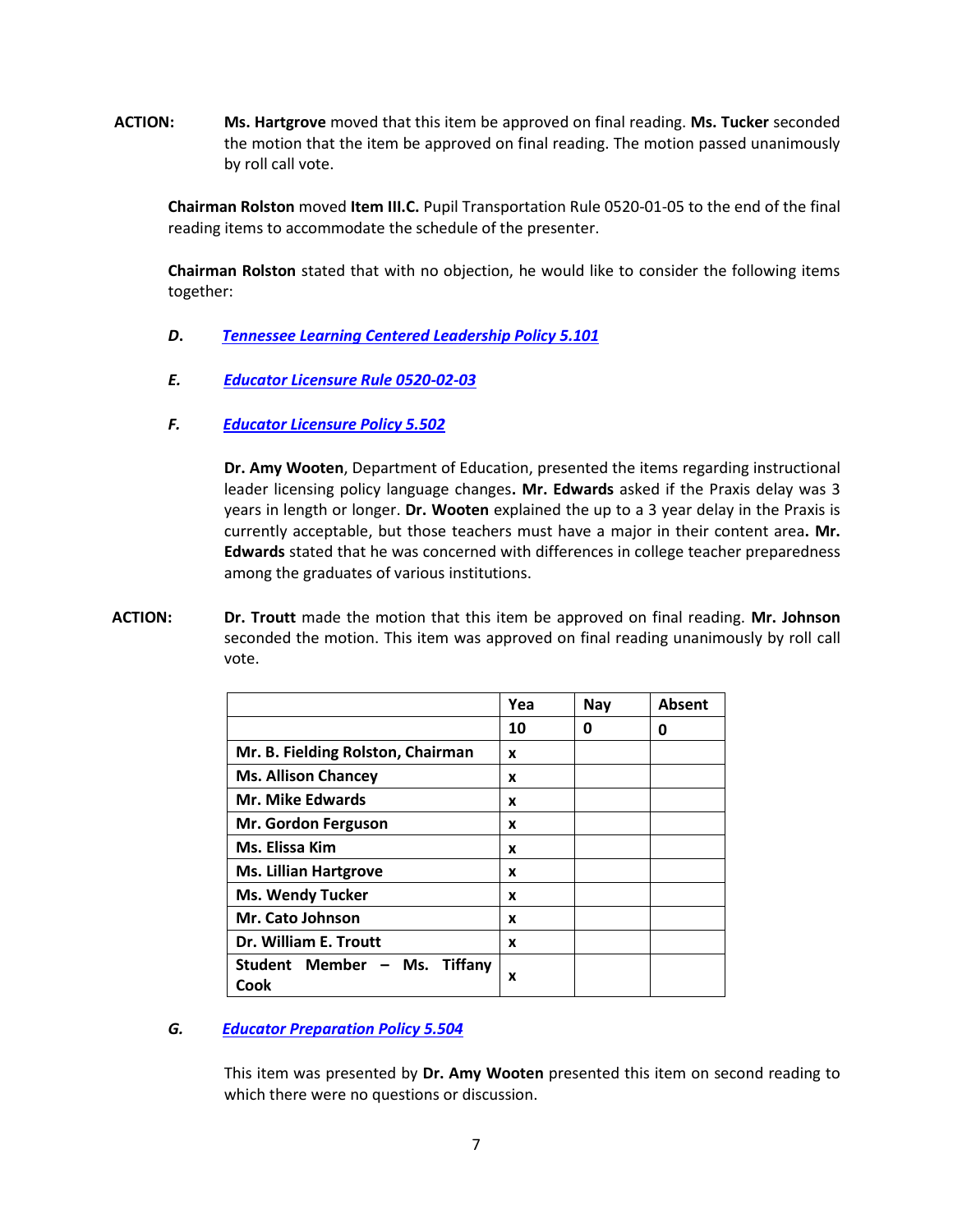- **ACTION: Mr. Edwards** moved that this item be approved on final reading **Ms. Hartgrove** seconded the motion. The item was approved unanimously by voice vote.
	- *H.**[School Attendance Policy 4.100](http://tn.gov/assets/entities/sbe/attachments/1-27-17_III_H_School_Attendance_Policy_4_100_Cover_Sheet.pdf)*

This item was presented by **Ms. Elizabeth Taylor and Dr. Mezera** presented this item on second reading to which there were no questions or discussion.

**ACTION: Dr. Troutt** moved that this item be approved on final reading. **Mr. Ferguson** seconded the motion that the item be approved on final reading. The motion passed unanimously by voice vote.

**Chairman Rolston** stated that with no objections, he would like to consider the following items together:

- *I. [Guidelines for Out of School Experiences Policy 3.203](http://tn.gov/assets/entities/sbe/attachments/1-27-17_III_I_Guidelines_for_Out_of_School_Experiences_Policy_3_203_Cover_Sheet.pdf)*
- *J. [School Safety Policy 2.300](http://www.tn.gov/assets/entities/sbe/attachments/1-27-17_III_J_School_Safety_Policy_2_300_Cover_Sheet.pdf)*
- *K. [Model Drug Testing Policy 4.201](http://www.tn.gov/assets/entities/sbe/attachments/1-27-17_III_L_Earthquake_Plan_Policy_2_304_Cover_Sheet.pdf)*
- *L. [Earthquake Plan Policy 2.304](http://tn.gov/assets/entities/sbe/attachments/1-27-17_III_L_Earthquake_Plan_Policy_2_304_Cover_Sheet.pdf)*
- *M. [Special Courses Policy 3.201](http://tn.gov/assets/entities/sbe/attachments/1-27-17_III_M_Special_Courses_Policy_3_201_Cover_Sheet.pdf)*
- *N. [Leave for Teachers Rule 0520-01-02-.04](http://tn.gov/assets/entities/sbe/attachments/1-27-17_III_N_Leave_for_Teachers_Rule_0520_01_02_04_Cover_Sheet.pdf)*
- *O. [Fiscal Accountability Standards Rule 0520-01-02-.13](http://tn.gov/assets/entities/sbe/attachments/1-27-17_III_O_Fiscal_Accountability_Standards_Rule_0520_01_02_13_Cover_Sheet.pdf)*
- *P. [Approval of Textbooks Rule 0520-01-02-.15](http://tn.gov/assets/entities/sbe/attachments/1-27-17_III_P_Approval_of_Textbooks_Rule_0520_01_02_15_Cover_Sheet.pdf)*
- *Q. [Two-Way Communications Systems Policy 2.301](http://tn.gov/assets/entities/sbe/attachments/1-27-17_III_Q_Two_Way_Communications_Systems_Policy_2_301_Cover_Sheet.pdf)*

The items were presented by **Ms. Elizabeth Taylor and Dr. Mezera** Item M was changed. **Dr. Danielle Mezera** came up to explain lines 1, 3, within item M contained no changes line 6 contained the only change.

**ACTION: Ms. Tucker** made the motion that these items be approved on final reading. **Mr. Johnson** seconded the motion that this item be approved on final reading. These items were approved on final reading unanimously by roll call vote.

|                                   | Yea | Nav | Absent |
|-----------------------------------|-----|-----|--------|
|                                   | 10  |     |        |
| Mr. B. Fielding Rolston, Chairman | x   |     |        |
| <b>Ms. Allison Chancey</b>        | x   |     |        |
| <b>Mr. Mike Edwards</b>           |     |     |        |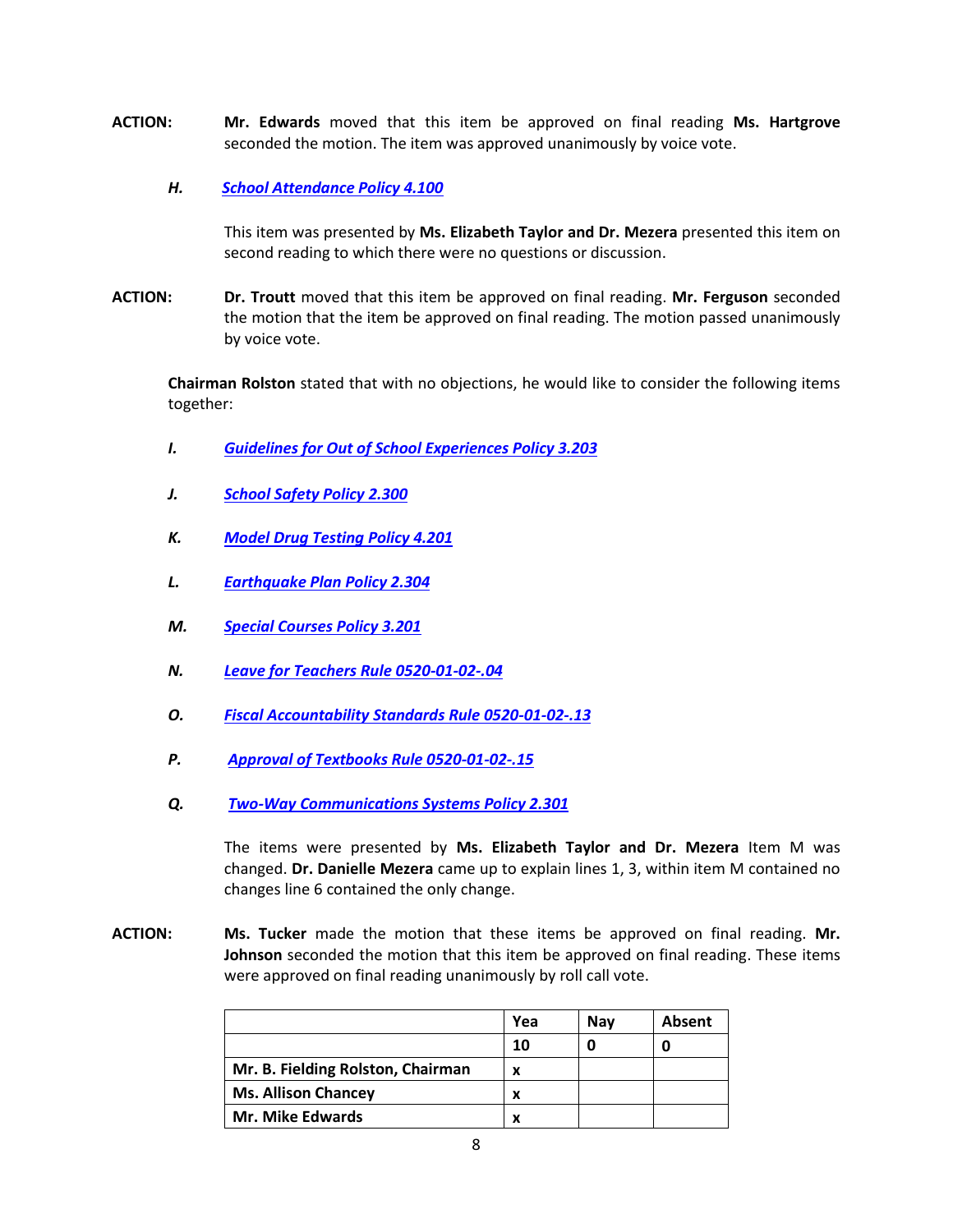| Mr. Gordon Ferguson               | x |  |
|-----------------------------------|---|--|
| Ms. Elissa Kim                    | x |  |
| <b>Ms. Lillian Hartgrove</b>      | x |  |
| <b>Ms. Wendy Tucker</b>           | x |  |
| <b>Mr. Cato Johnson</b>           | x |  |
| Dr. William E. Troutt             | x |  |
| Student Member – Ms. Tiffany Cook | x |  |

### *R.**Special Education Programs and Services Rule 0520-01-09-.11*

**Dr. Kirk**, Department of Education, presented this item**. Ms. Tucker** voiced concern over the items and stated that legal questions remain. **Chairman Rolston** wanted an impact statement from the State Department of Education that showed the impact of not implementing this policy. The rules were last evaluated in 2008. Recommendations were made in March of 2016. Autism definitions changed to account for developmental delay, emotional delay and functional delay changes to standards affecting students.

**Chairman Rolston** asked about the cost of delay of these policies. **Dr. Kirk** responded delay would mean they likely would not be implemented in the fall. Districts need policy and guidance**.** 

**Dr. Troutt** asked about concerns parents may have in reference to score changes. **Dr. Kirk** stated that the proportions will not change even as the overall numbers might. The new rule would not affect current service recipients. Cultural bias in testing is an issue. **Joanna Bivens**, Department of Education, stated the concern of those looking at these issues lies in the test given not the score attained.

**Ms. Tucker** continued to voice concerns over this item. **Dr. Kirk** asserted that standards are not in conflict with IDEA. **Ms. Tucker** disagreed stating she saw a conflict in the law and the proposed policy.

#### *S.* **S***tandards for Special Education Evaluation & Eligibility*

**ACTION: Ms. Tucker** made a motion to defer both Items III.R and III.S to the next meeting. **Mr. Ferguson** seconded the motion to defer Items R and S to the next meeting. The motion was approved unanimously by voice vote.

#### *T.**[Instructional Leader Preparation Program Approval](http://tn.gov/assets/entities/sbe/attachments/1-27-17_III_T_Instructional_Leader_Preparation_Program_Approval_Cover_Sheet.pdf)*

**Dr. Wooten**, Department of Education, presented this item on second reading to which there were no questions or discussion.

**ACTION: Mr. Johnson** moved that this item be approved on final reading. **Mr. Ferguson** seconded the motion. The motion passed unanimously by voice vote.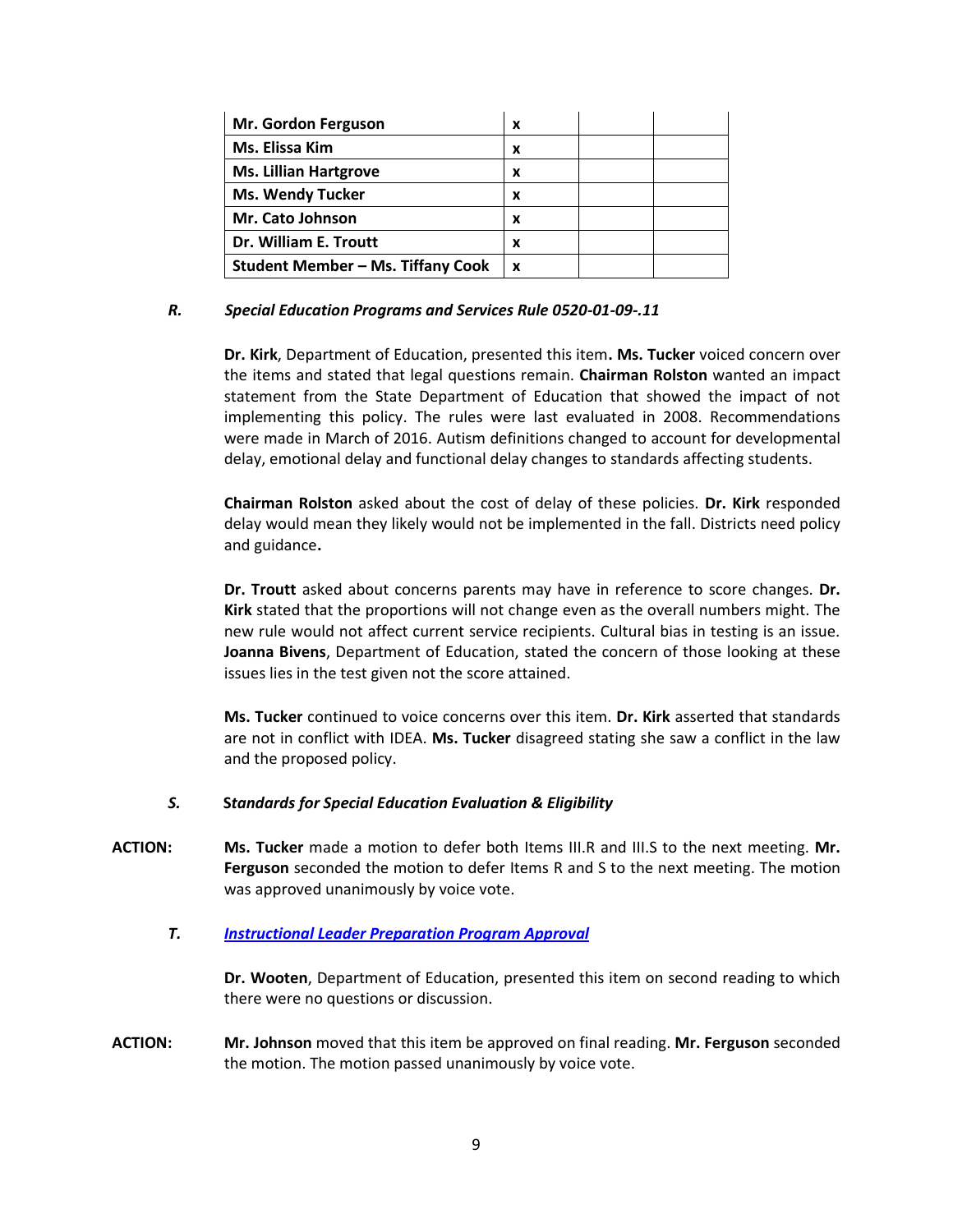# *U.**[Standards for School Administered Child Care Programs Rule 0520-12-01](http://tn.gov/assets/entities/sbe/attachments/1-27-17_III_U_Standards_for_School_Administered_Child_Care_Programs_Rule_0520_12_01_Cover_Sheet.pdf)*

**Ms. Misty Moody**, Department of Education, presented the item. **Mr. Edwards**  questioned the severity of consequences to the childcare providers for little infractions. **Ms. Moody** stated schools are written up, but that the Department of Education is not in the "got you" business.

**ACTION: Dr. Troutt** made the motion that this item be approved on final reading. **Ms. Tucker** seconded the motion that this item be approved on final reading. This item was approved on final reading unanimously by roll call vote.

|                                          | Yea | <b>Nay</b> | Absent |
|------------------------------------------|-----|------------|--------|
|                                          | 10  | 0          | O      |
| Mr. B. Fielding Rolston, Chairman        | x   |            |        |
| <b>Ms. Allison Chancey</b>               | x   |            |        |
| <b>Mr. Mike Edwards</b>                  | x   |            |        |
| Mr. Gordon Ferguson                      | x   |            |        |
| Ms. Elissa Kim                           | X   |            |        |
| <b>Ms. Lillian Hartgrove</b>             | X   |            |        |
| <b>Ms. Wendy Tucker</b>                  | X   |            |        |
| Mr. Cato Johnson                         | X   |            |        |
| Dr. William E. Troutt                    | X   |            |        |
| <b>Student Member - Ms. Tiffany Cook</b> | x   |            |        |

*V. [Individual Education Account \(IEA\) Program Rule 0520-01-11](http://tn.gov/assets/entities/sbe/attachments/1-27-17_III_V_IEA_Rule_0520_01_11_Cover_Sheet.pdf)*

Item presented by **Ms. Wright. Ms. Tucker** stated appreciation for clarification of the language used in the primary and secondary disabilities item.

**ACTION: Mr. Ferguson** made the motion that this item be approved on final reading. **Ms. Tucker**  seconded the motion that this item be approved on final reading. This item was approved on final reading by roll call vote of 9 Yea 0 Nay and 1 absent votes respectfully.

|                                   | Yea | Nay | <b>Absent</b> |
|-----------------------------------|-----|-----|---------------|
|                                   | 9   | 0   |               |
| Mr. B. Fielding Rolston, Chairman | x   |     |               |
| <b>Ms. Allison Chancey</b>        |     |     | x             |
| <b>Mr. Mike Edwards</b>           | x   |     |               |
| Mr. Gordon Ferguson               | x   |     |               |
| Ms. Elissa Kim                    | x   |     |               |
| <b>Ms. Lillian Hartgrove</b>      | x   |     |               |
| <b>Ms. Wendy Tucker</b>           | x   |     |               |
| Mr. Cato Johnson                  | x   |     |               |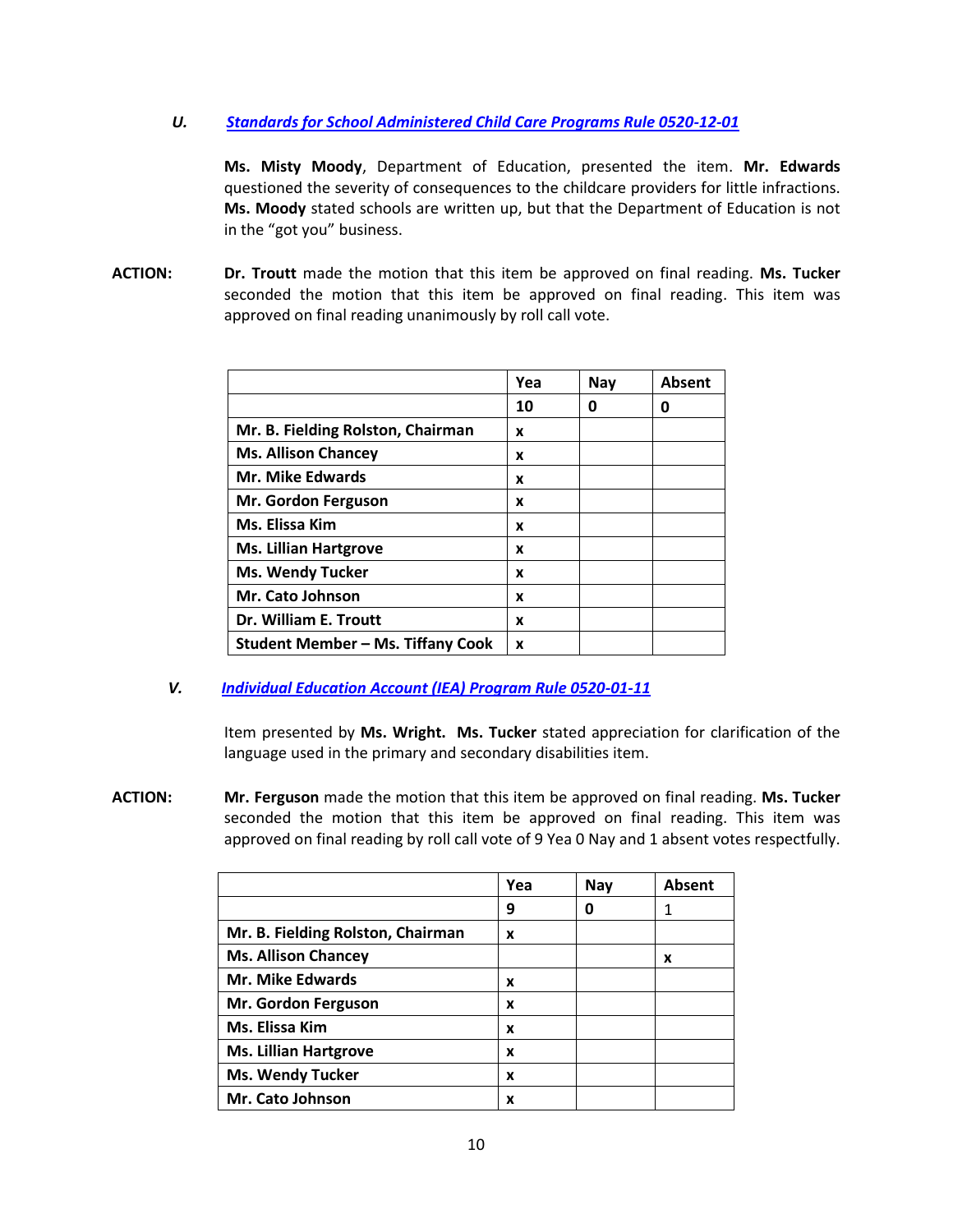| Dr. William E. Troutt             |  |  |
|-----------------------------------|--|--|
| Student Member - Ms. Tiffany Cook |  |  |

# *W.**[State Board of Education 2017 Master Plan](http://tn.gov/assets/entities/sbe/attachments/1-27-17_III_W_SBE_2017_Master_Plan_Cover_Sheet.pdf)*

**Dr. Morrison**, State Board of Education, presented the item. Dr. Morrison stated that the Master Plan is required by statute**. Dr. Morrison** gave a brief statement regarding the plan's key policy levers and overall outline of the plan for 2017.

**ACTION: Mr. Edwards** made a motion to approve this item. **Dr. Troutt** seconded the motion to approve this item. The motion was approved unanimously by voice vote.

# *X.**[Charter Agreement for Green Dot Charter High School](http://tn.gov/assets/entities/sbe/attachments/1-27-17_III_X_Charter_Agreement_for_Green_Dot_Charter_High_School_Cover_Sheet.pdf)*

The Item was presented by **Ms. Stovall. Ms. Tucker** questioned student protection standards, the standards are nationally accepted, and are similar to standards the board has adopted before. The agreement will expire after the  $10<sup>th</sup>$  year of the charter agreement. **Ms. Tucker** asked about special education standards being the same for all students covered by the charter agreement. Ms. Tucker then stated she was pleased by comments during the workshop. **Chairman Rolston** congratulated the Charter team on their great work.

**ACTION: Ms. Tucker** moved that this item be approved on final reading. **Ms. Hartgrove** seconded the motion that the item be approved on final reading. The motion passed unanimously by voice vote.

# *C. [Pupil Transportation Rule 0520-01-05](http://tn.gov/assets/entities/sbe/attachments/1-27-17_III_C_Pupil_Transportation_Rule_0520_01_05_Cover_Sheet.pdf)*

**Mr. Danley** with the Department of Education presented the item**.** There was one change to the item by adding persons rather than person into the item. **Ms. Chancey**  stated that all school buses need seat belts in light of what recently happened in her district.

**ACTION: Dr. Troutt** made the motion that this item be approved on final reading. **Ms. Tucker** seconded the motion that this item be approved on final reading. This item was approved on final reading unanimously by roll count vote.

|                                   | Yea | Nay | Absent |
|-----------------------------------|-----|-----|--------|
|                                   | 10  | 0   |        |
| Mr. B. Fielding Rolston, Chairman | x   |     |        |
| <b>Ms. Allison Chancey</b>        | x   |     |        |
| <b>Mr. Mike Edwards</b>           | x   |     |        |
| Mr. Gordon Ferguson               | x   |     |        |
| Ms. Elissa Kim                    | x   |     |        |
| <b>Ms. Lillian Hartgrove</b>      | x   |     |        |
| <b>Ms. Wendy Tucker</b>           | x   |     |        |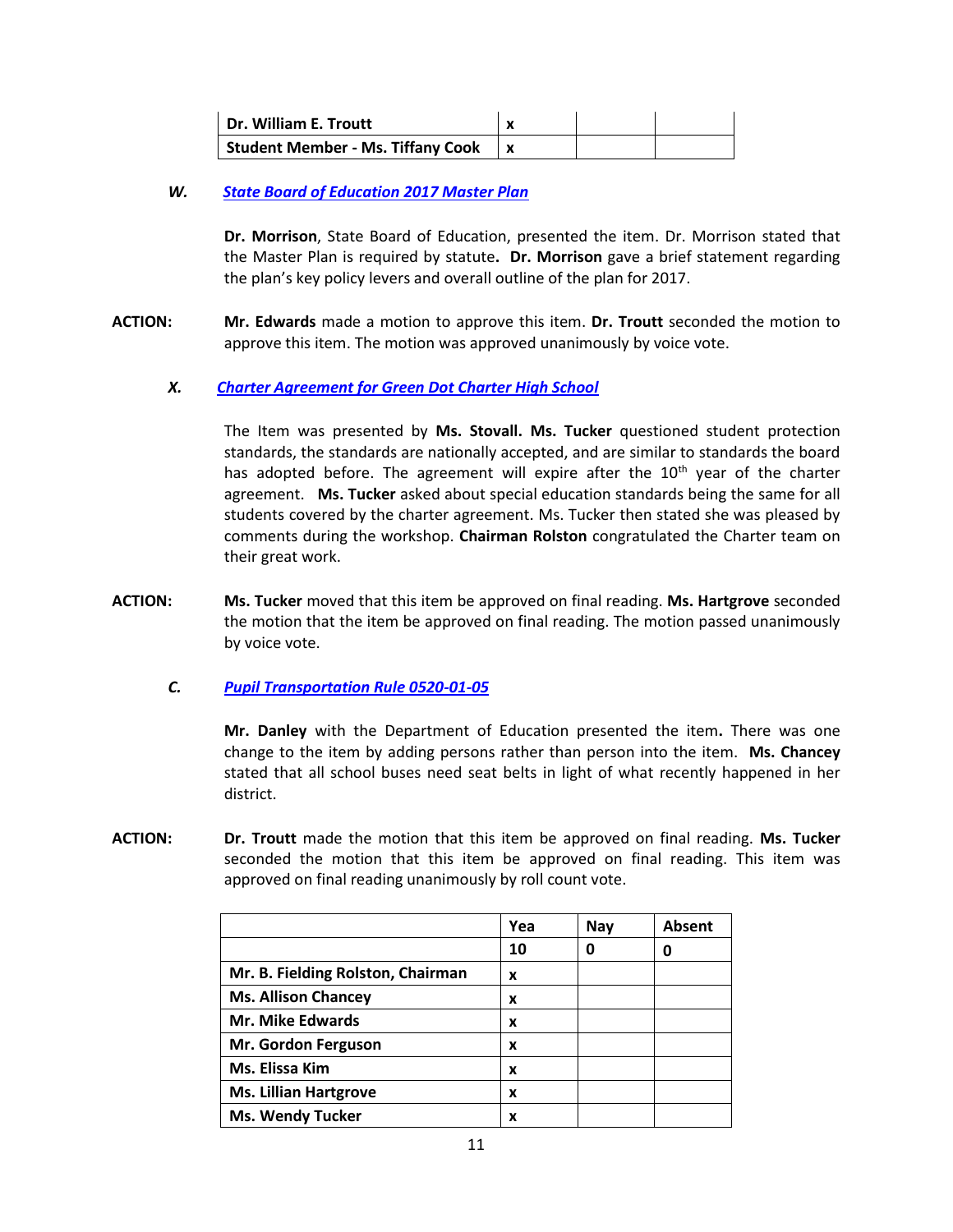| Mr. Cato Johnson                         |  |  |
|------------------------------------------|--|--|
| Dr. William E. Troutt                    |  |  |
| <b>Student Member - Ms. Tiffany Cook</b> |  |  |

### **IV. Tennessee Student Assistance Corporation (TSAC) Default Actions**

# *A. [TSAC Defaults](http://www.tn.gov/assets/entities/sbe/attachments/1-27-17_IV_A_TSAC_Defaults.pdf)*

**Mr. Cramer**, State Board of Education, presented the item. Mr. Cramer stated that thought that the rolling suspensions the board enacted should continue until such time as a new system could be implemented.

**ACTION: Mr. Johnson** made the motion that the staff recommendation be approved. **Dr. Troutt** seconded the motion. This item was approved unanimously by roll call vote.

|                                          | Yea | Nay | <b>Absent</b> |
|------------------------------------------|-----|-----|---------------|
|                                          | 10  | 0   | O             |
| Mr. B. Fielding Rolston, Chairman        | x   |     |               |
| <b>Ms. Allison Chancey</b>               | x   |     |               |
| <b>Mr. Mike Edwards</b>                  | x   |     |               |
| Mr. Gordon Ferguson                      | x   |     |               |
| Ms. Elissa Kim                           | x   |     |               |
| <b>Ms. Lillian Hartgrove</b>             | x   |     |               |
| <b>Ms. Wendy Tucker</b>                  | x   |     |               |
| Mr. Cato Johnson                         | x   |     |               |
| Dr. William E. Troutt                    | x   |     |               |
| <b>Student Member - Ms. Tiffany Cook</b> | X   |     |               |

# **V.** *[Teacher Licensure](http://www.tn.gov/assets/entities/sbe/attachments/1-27-17_V_A-B_Teacher_License_Actions_Cover_Sheet.pdf) Actions*

#### *A. William Haynes – Reinstatement Application*

**Mr. Cramer**, State Board of Education presented the item. Mr. Cramer stated the board should remember the standards of the disciplinary rules.

**ACTION: Ms. Tucker** made the motion that the staff recommendation be approved. **Mr. Edwards** seconded the motion. This item was approved unanimously by roll call vote.

|                                   | Yea | Nav | Absent |
|-----------------------------------|-----|-----|--------|
|                                   | 10  |     |        |
| Mr. B. Fielding Rolston, Chairman | X   |     |        |
| <b>Ms. Allison Chancey</b>        | x   |     |        |
| <b>Mr. Mike Edwards</b>           | x   |     |        |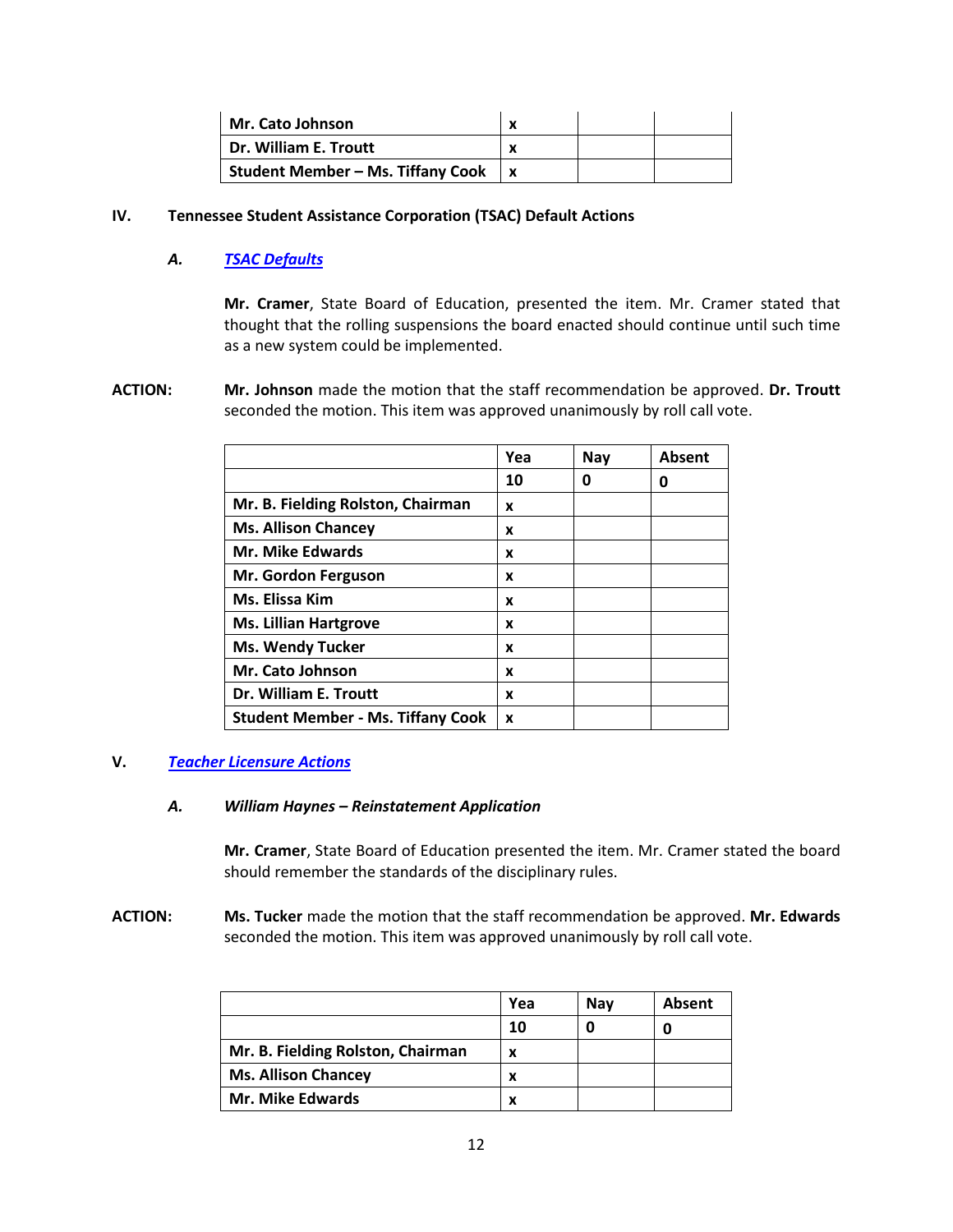| Mr. Gordon Ferguson                      | x |
|------------------------------------------|---|
| Ms. Elissa Kim                           | x |
| <b>Ms. Lillian Hartgrove</b>             | x |
| <b>Ms. Wendy Tucker</b>                  | x |
| Mr. Cato Johnson                         | x |
| Dr. William E. Troutt                    | x |
| <b>Student Member - Ms. Tiffany Cook</b> | X |

# *B. Derrick Holmes – Denial of Initial Licensure*

**Mr. Cramer**, State Board of Education presented the item. Mr. Cramer stated the board should remember the standards of the disciplinary rules.

**ACTION: Dr. Troutt** made the motion that the staff recommendation be approved. **Mr. Johnson** seconded the motion. This item was approved on final reading unanimously by roll call vote.

|                                          | Yea | <b>Nay</b> | Absent |
|------------------------------------------|-----|------------|--------|
|                                          | 10  | 0          | O      |
| Mr. B. Fielding Rolston, Chairman        | X   |            |        |
| <b>Ms. Allison Chancey</b>               | x   |            |        |
| <b>Mr. Mike Edwards</b>                  | x   |            |        |
| Mr. Gordon Ferguson                      | X   |            |        |
| Ms. Elissa Kim                           | x   |            |        |
| <b>Ms. Lillian Hartgrove</b>             | X   |            |        |
| <b>Ms. Wendy Tucker</b>                  | X   |            |        |
| Mr. Cato Johnson                         | X   |            |        |
| Dr. William E. Troutt                    | X   |            |        |
| <b>Student Member - Ms. Tiffany Cook</b> | X   |            |        |

**ACTION: Ms. Tucker** made the motion that this item be approved on final reading. **Mr. Johnson** seconded the motion that this item "Denial of Initial Licensure" be approved on final reading: this item was approved on final reading unanimously by roll count vote.

|                                   | Yea | <b>Nay</b> | <b>Absent</b> |
|-----------------------------------|-----|------------|---------------|
|                                   | 10  | Ω          |               |
| Mr. B. Fielding Rolston, Chairman | x   |            |               |
| <b>Ms. Allison Chancey</b>        | x   |            |               |
| <b>Mr. Mike Edwards</b>           | x   |            |               |
| Mr. Gordon Ferguson               | x   |            |               |
| Ms. Elissa Kim                    | x   |            |               |
| <b>Ms. Lillian Hartgrove</b>      | x   |            |               |
| <b>Ms. Wendy Tucker</b>           | x   |            |               |